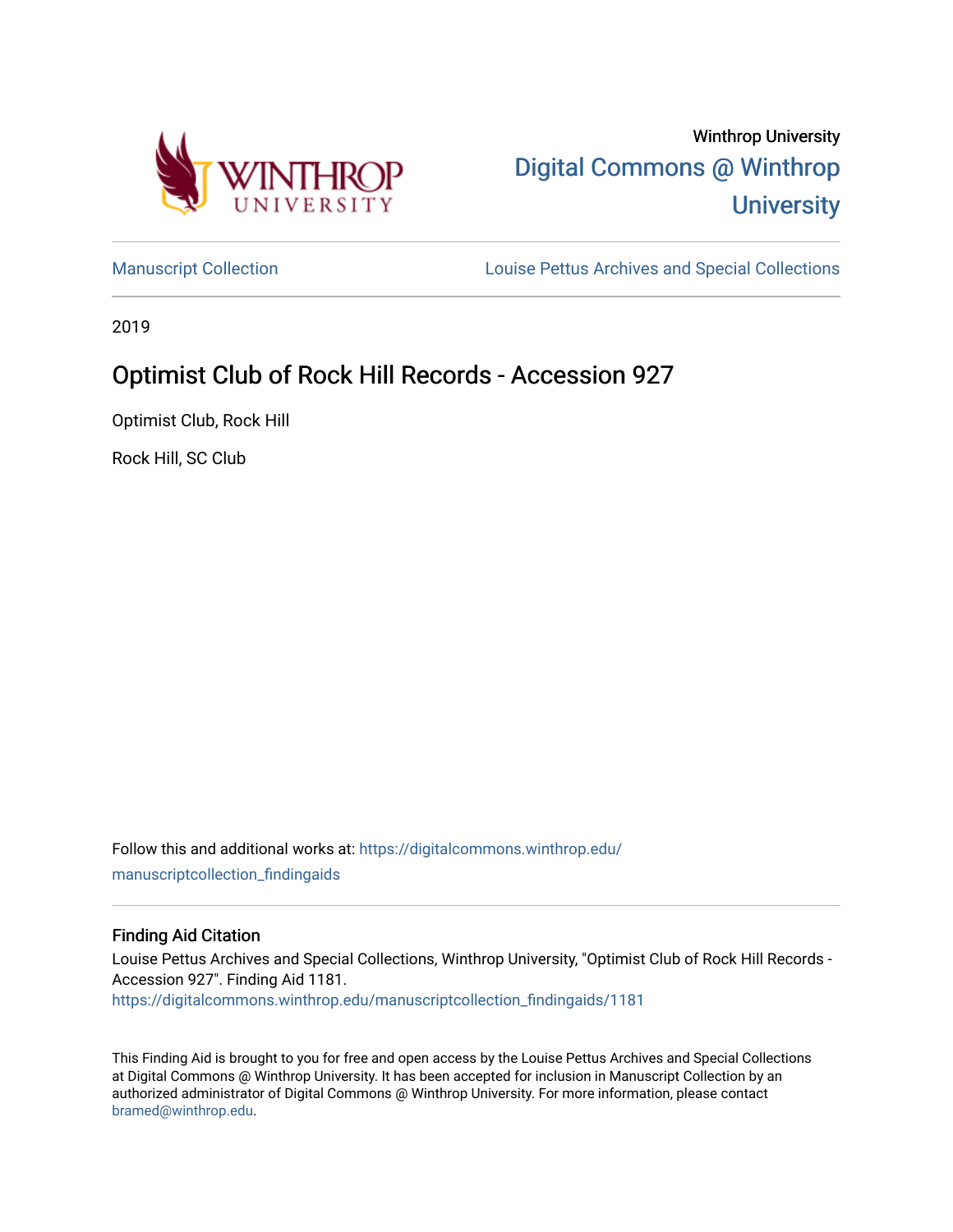## **WINTHROP UNIVERSITY LOUISE PETTUS ARCHIVES & SPECIAL COLLECTIONS**

# **MANUSCRIPT COLLECTION**

# **ACCESSION 927**

# **OPTIMIST CLUB OF ROCK HILL RECORDS**

1948-1999

7 boxes, 30 folders

and the

**CONTROL**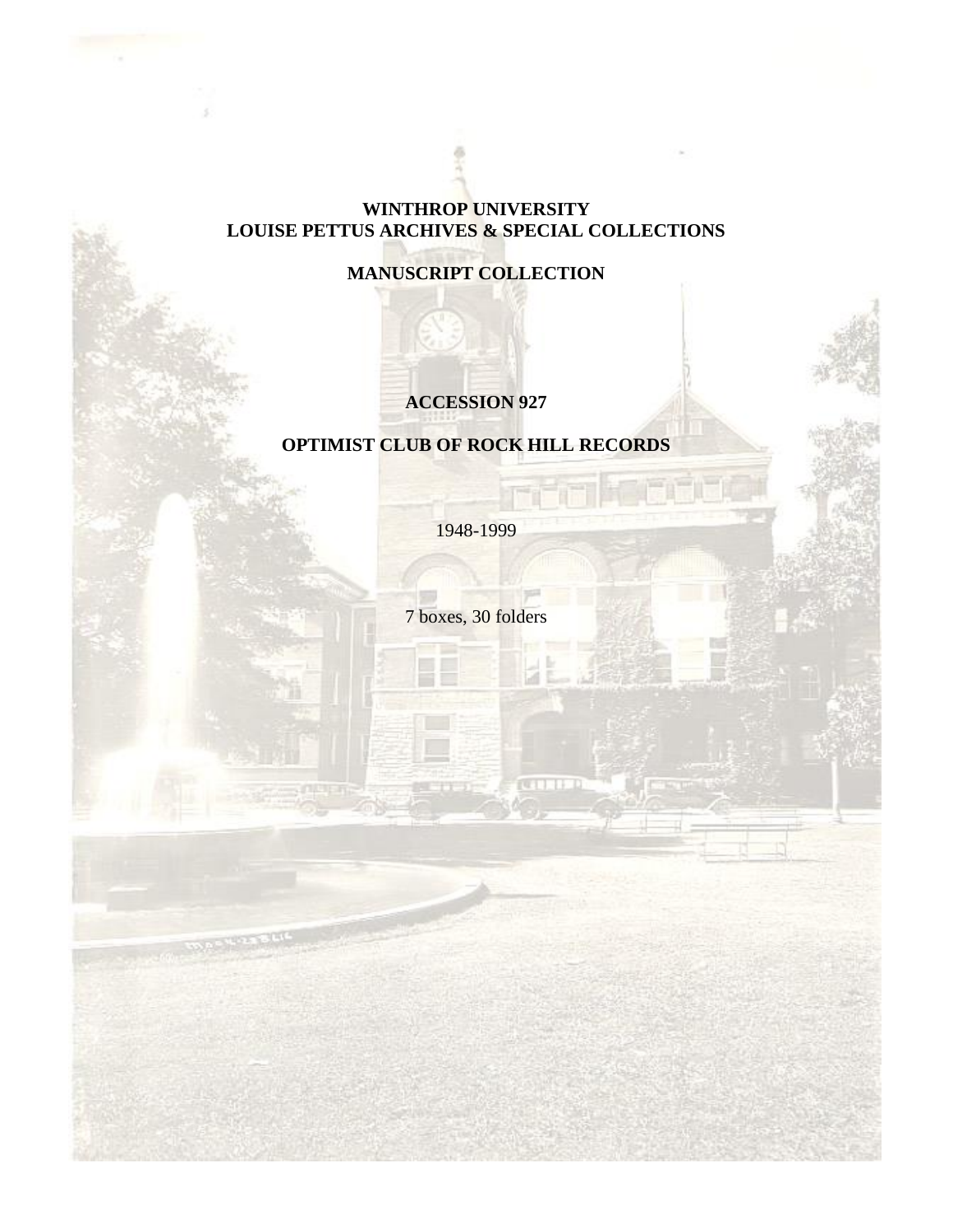### **WINTHROP UNIVERSITY LOUISE PETTUS ARCHIVES AND SPECIAL COLLECTIONS**

### **MANUSCRIPT COLLECTION**

ADDITIONS: \_\_\_, \_\_\_, \_\_\_ DATE: \_March 23, 2011\_

ACC. NO: <u>927</u> PROCESSED BY: Colleen Weaver NO. OF SECTIONS: \_3\_

#### **OPTIMIST CLUB OF ROCK HILL RECORDS**

**I**

The Optimist Club of Rock Hill records were deposited to Winthrop University Archives and Special Collections on January 23, 1997. The donor is James G. Weaving via David Angel. The charter was later donated by Tom Webb on January 28, 2016.

Linear Feet of shelf space occupied: 1.75 Approximate Number of Pieces: 3,500

Restrictions: Open to researchers under the rules and regulations of the Louise Pettus Archives & Special Collections at Winthrop University.

Literary Rights: For information concerning literary rights please contact the Louise Pettus Archives & Special Collections at Winthrop University.

Scope and Content Note: **This collection consists of the records of the Optimist Club of Rock Hill which was founded in 1948 and chartered by Optimist International on January 15, 1949. The Optimist Club of Rock Hill "provides funds through charitable activities to assist the youth of Rock Hill in a number of programs." The organization sponsors scholarship essays and oratorical contests for youth. The collection consists of a history of the organization, the original charter, pamphlets and flyers, photographs, Optimist International paperwork, Monthly magazines and pamphlets, programs from various dinners, and other records related to the club.**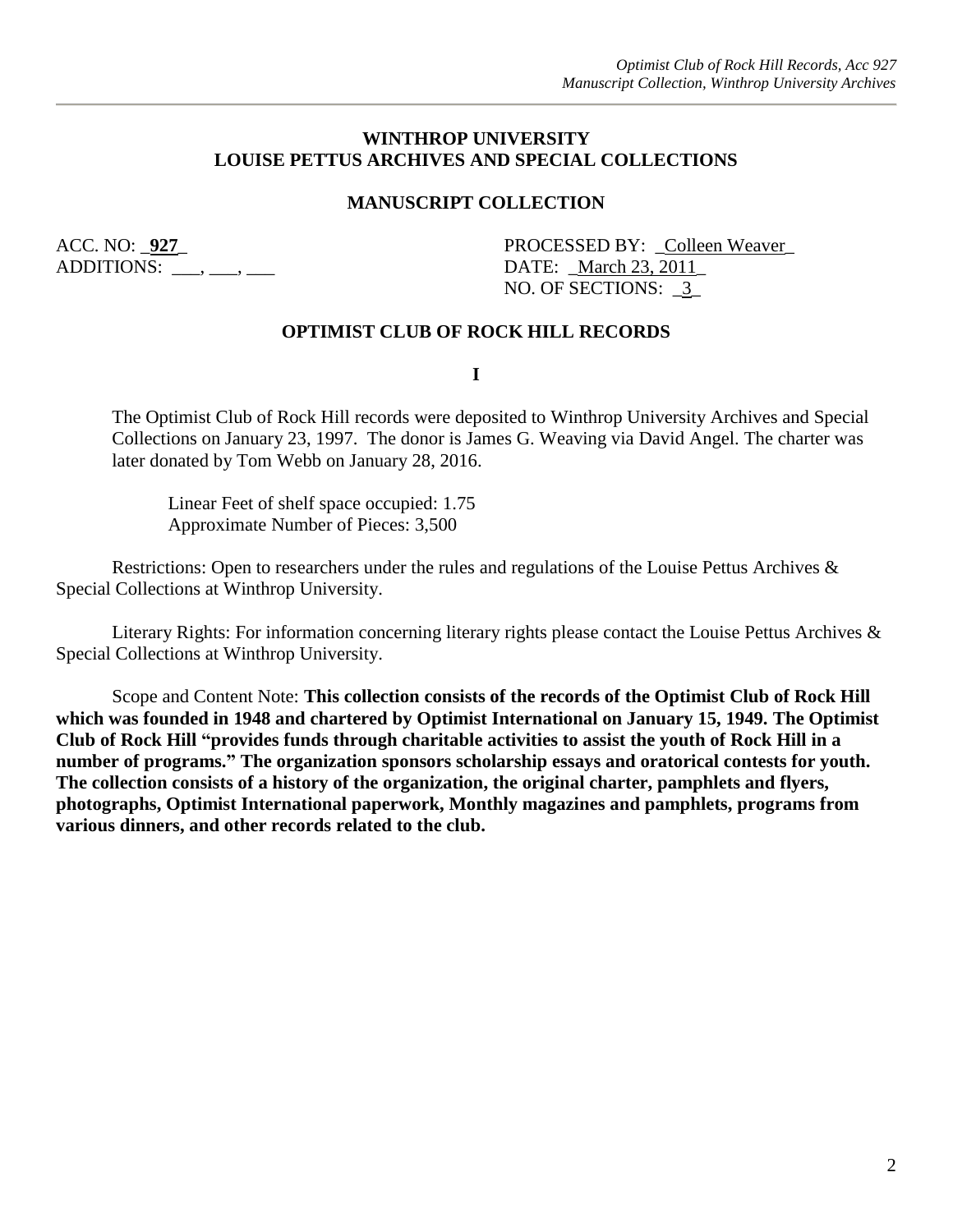## **II**

### **BIOGRAPHICAL DATA**

#### **ROCK HILL OPTIMIST CLUB**

- 1948 Group of businessmen from Charlotte and Rock Hill got together to discuss forming an Optimist Club in Rock Hill. Later that year, a club was organized in Rock Hill.
- 1949 An international charter was issued for the Rock Hill optimist club
- 1958 A Breakfast Optimist Club was organized.
- 1960 Optimist Youth Park built
- 1966 Bylaws revised
- 1979  $30<sup>th</sup>$  anniversary celebration
- 1989 40<sup>th</sup> anniversary celebration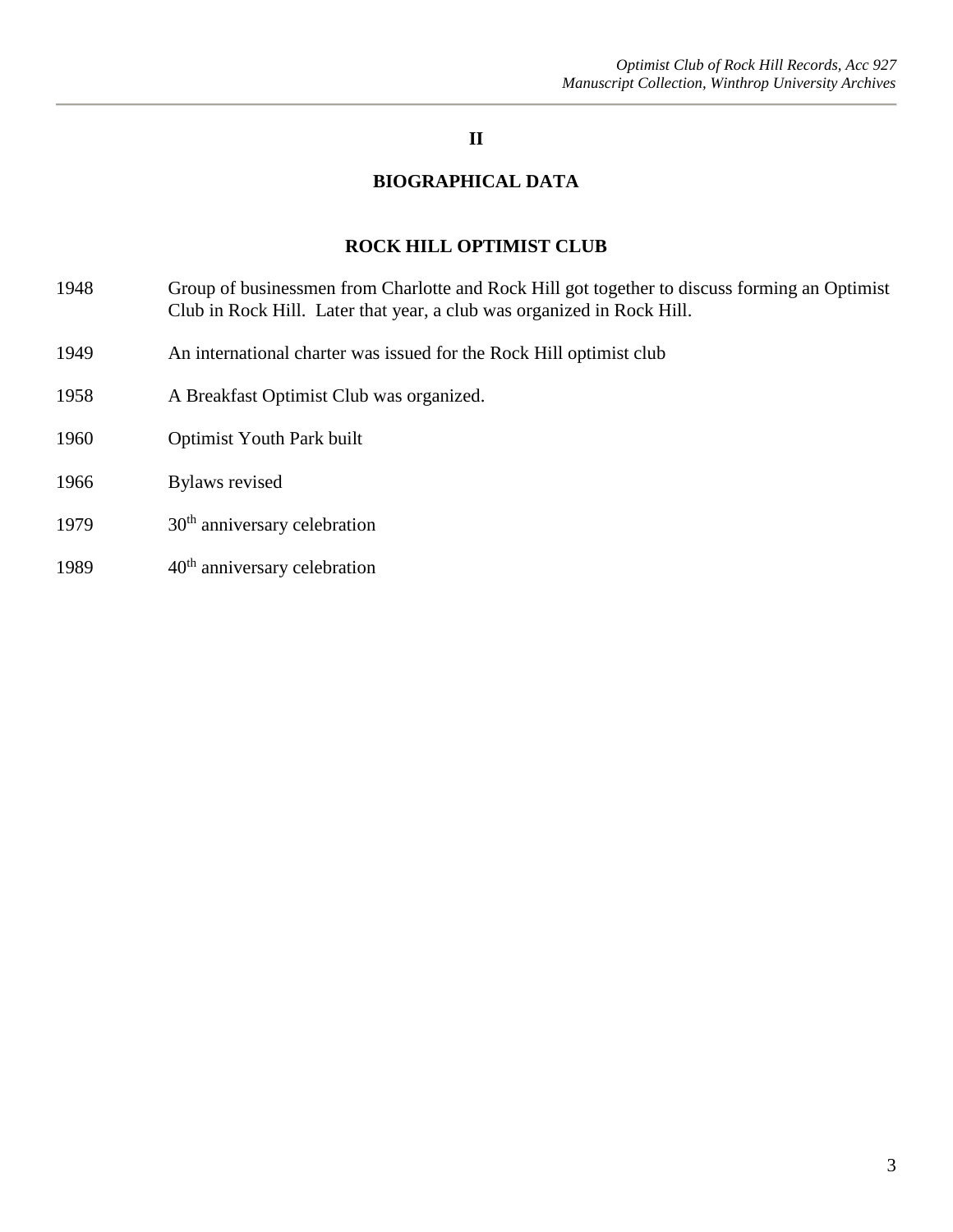# **III**

## **DESCRIPTION OF SERIES**

| <b>Box(es) Folder(s) Series</b> | $Year(s)$      |                                                                                                                                                                                                                                                                                                                                                                                                     |               |
|---------------------------------|----------------|-----------------------------------------------------------------------------------------------------------------------------------------------------------------------------------------------------------------------------------------------------------------------------------------------------------------------------------------------------------------------------------------------------|---------------|
| $\mathbf{1}$                    | $1-2$          | <b>GENERAL HISTORY AND CHARTER</b><br>The history consists of information on the forming of Optimist<br>International and the Rock Hill Optimist Club. Included are<br>various copies of the Optimist Creed and pamphlets on 'What is an<br>Optimist?' Also included in this series is the original charter dated<br>January 15, 1949 (Charter is in Oversize: Drawer 30, Folder 109, Item<br>727). | 1948-1999     |
| $\mathbf{1}$                    | 3              | <b>MINUTES</b><br>This folder contains minutes from one meeting. It also contains<br>meeting agendas, and a program from an awards dinner. There is<br>also a list of outstanding members and their achievements.                                                                                                                                                                                   | 1986-1990, nd |
| $\mathbf{1}$                    | $\overline{4}$ | <b>NEWS PAMPHLETS</b><br>This folder contains copies of 'Opti- News', which was the<br>monthly news pamphlet of the Optimist Club.                                                                                                                                                                                                                                                                  | 1968-1989     |
| $\overline{2}$                  | $5-6$          | <b>ANNUAL HORSE SHOW</b><br>This folder contains pamphlets, donation logs, pictures, and<br>packets for the Optimist Horse Show.                                                                                                                                                                                                                                                                    | 1976-1992, nd |
| $\overline{2}$                  | $\tau$         | ANNUAL FALL LADIES BANQUET<br>This folder contains the pamphlets and information about the<br>annual banquet.                                                                                                                                                                                                                                                                                       | 1983-1989     |
| $\overline{2}$                  | 8              | <b>CHRISTMAS TREE SALES</b><br>This folder contains receipts, pamphlets, and papers from the<br>Christmas tree Sales.                                                                                                                                                                                                                                                                               | 1985-1989     |
| 3                               | 9              | <b>RESPECT FOR LAW WEEK</b><br>This folder contains stickers, posters, packets, correspondence, and<br>general information about Respect for Law Week.                                                                                                                                                                                                                                              | 1976-1990, nd |
| 3                               | 10             | YOUTH APPRECIATION WEEK<br>This folder contains stickers, packets, information, and a<br>congratulatory letters about Youth Appreciation Week.                                                                                                                                                                                                                                                      | 1976-1990     |
| 3                               | 11             | PEANUT SALES, AUCTION AND COOKOUT<br>This folder contains packets, flyers and information about the<br>peanut sales cookouts of the Optimist Club.                                                                                                                                                                                                                                                  | 1985, 1989    |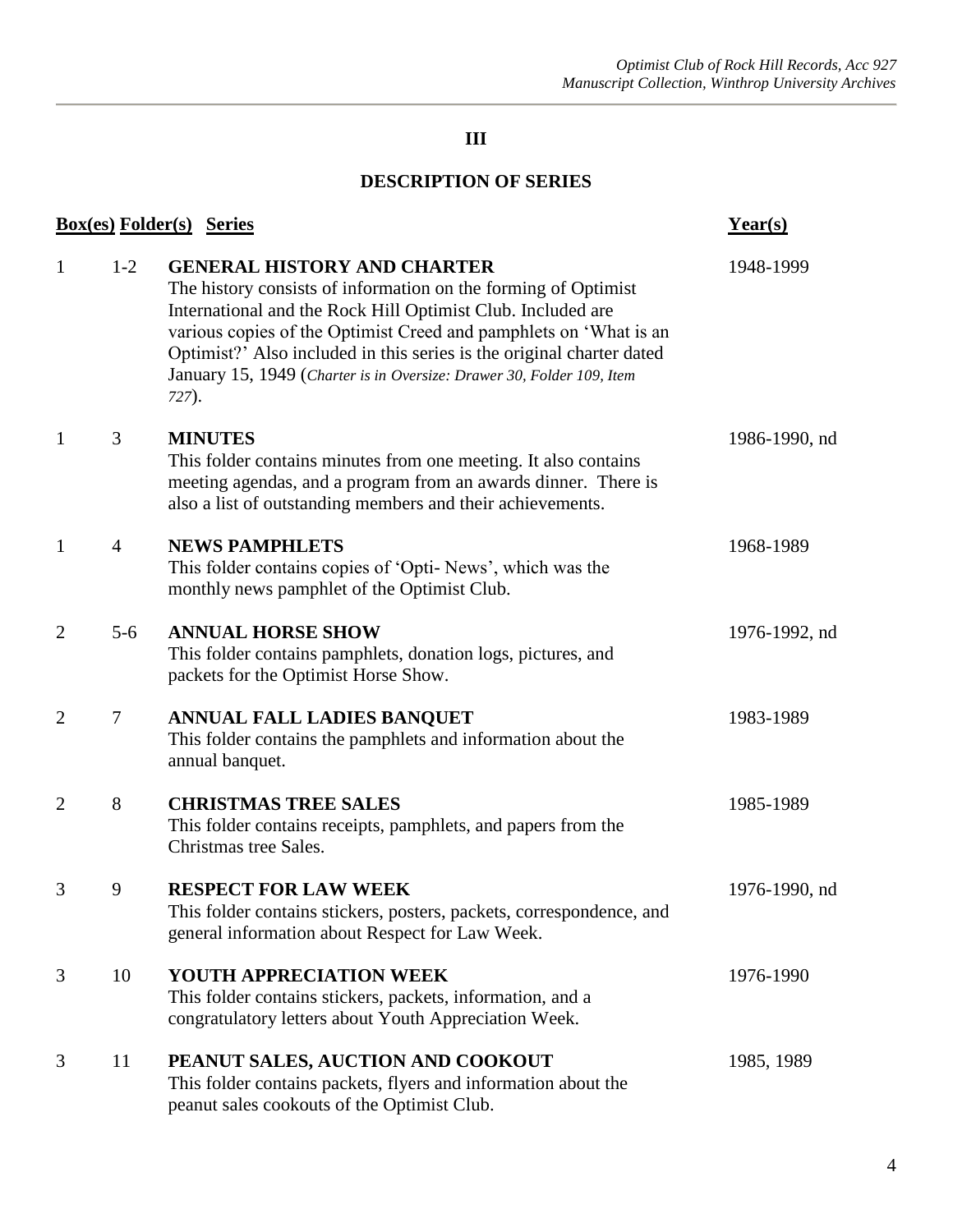# **III**

# **DESCRIPTION OF SERIES (cont.)**

| <b>Box(es) Folder(s) Series</b> | $Year(s)$ |                                                                                                                                                                                                                                        |               |
|---------------------------------|-----------|----------------------------------------------------------------------------------------------------------------------------------------------------------------------------------------------------------------------------------------|---------------|
| 3                               | 12        | <b>OPTIMIST MAGAZINE</b><br>This folder contains copies of "The Optimist" magazine. It<br>contains copies from various months.                                                                                                         | 1972-1989     |
| 3                               | 13        | <b>MEMBERSHIP</b><br>This folder contains all of the club rosters, lists of Charter<br>Members, and past presidents.                                                                                                                   | 1961-1989, nd |
| 4                               | 14        | <b>BIKE SAFETY WEEK</b><br>This folder contains letters of appreciation from the mayor, and<br>stickers and information of Bike Safety Week.                                                                                           | 1977-1982, nd |
| $\overline{4}$                  | 15        | <b>MEMORANDUM</b><br>This folder contains papers and information about various Optimist<br>members who have died, and any donations that can be made in<br>their honor.                                                                | 1966-1990, nd |
| $\overline{4}$                  |           | 16-17 PHOTOGRAPHS<br>This folder contains a collection of photographs from Optimist<br>activities and members.                                                                                                                         | 1964-1990, nd |
| 4                               | 18        | <b>NEWSPAPER CLIPPINGS</b><br>This folder contains newspaper clippings from various Optimist<br>members and Optimist activities.                                                                                                       | 1961-1992, nd |
| 5                               | 19        | <b>MISCELLANEOUS</b><br>This folder contains floor plans, a flyer about<br>Optimist Light Bulb sales, The Oratorical Contest, The Scrapbook<br>Competition, The Oakland Baptist Church roster, and projects and<br>awards entry forms. | 1968-1991, nd |
| 5                               | 20        | <b>ANNUAL CHRISTMAS PARTY/ PARADE</b><br>This folder has packets and flyers from the Annual Christmas Party<br>and a drawing of the Christmas Parade.                                                                                  | 1988-1990, nd |
| 5                               | 21        | <b>WHAT IS A BOY?</b><br>This folder has information on What is A Boy?                                                                                                                                                                 | nd            |